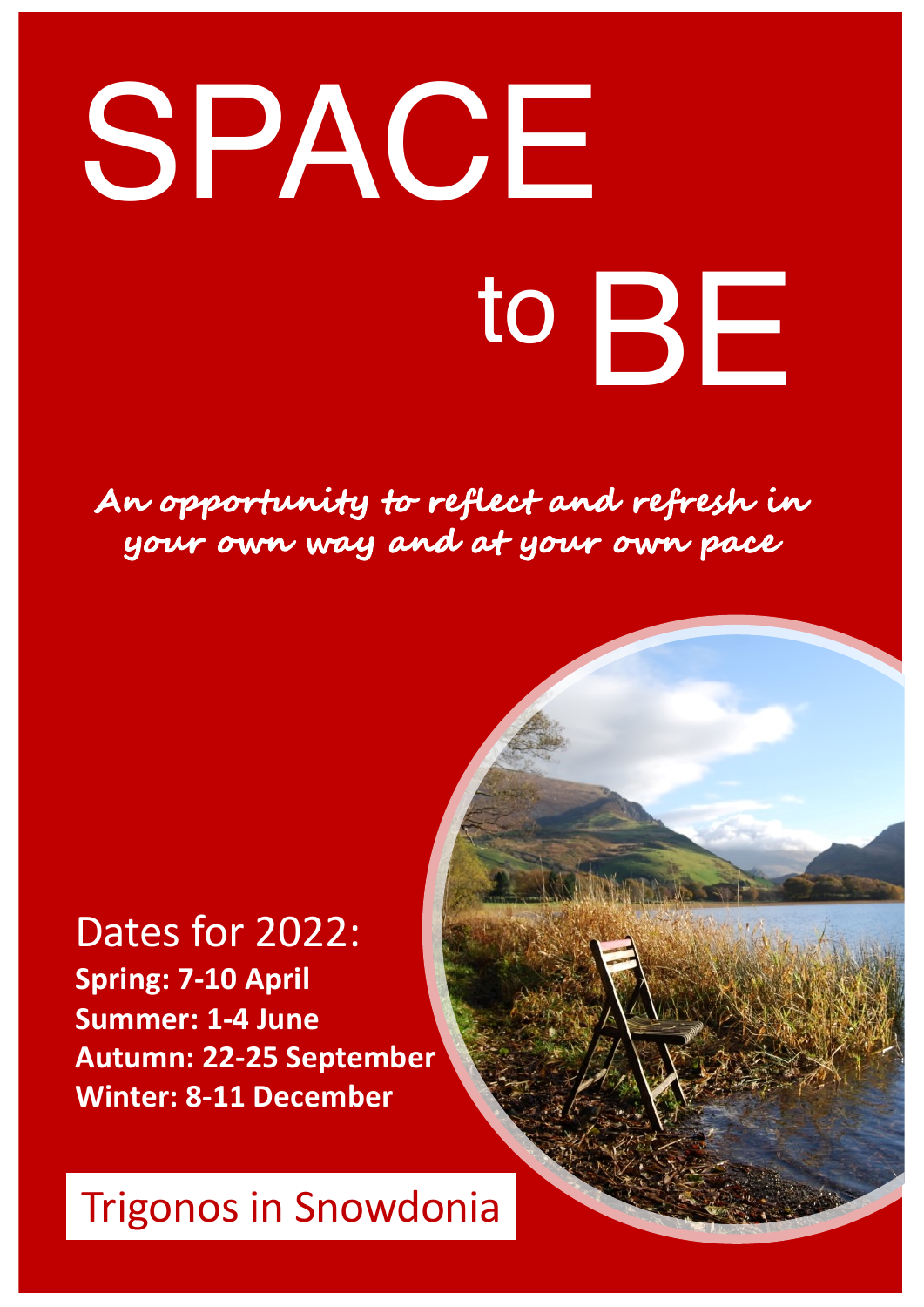# **SPACE to BE**

These retreats are open to any individual who is looking for some quiet-but-purposeful time in beautiful surroundings with a light-touch, semi-structured programme. In 2022, we are offering Space to Be four times so you can choose which season you would like to enjoy Trigonos's magical environment.

In a small group (up to 7 people) the retreat will have exclusive use of the main meeting room with its wonderful view of Snowdon to use as a base. Each day will start with a meeting of the group to agree a plan and aim for they would like to do together. The day will end with another gathering to share reflections. Facilitation will be light touch – but some options for activities will be offered for the group to choose, if they so wish.

Available resources include:

#### **Art materials • Books in the library • CDs offering a range of music A variety of local walks • Yoga mats, blocks and cushions**



#### **GOING WITH THE FLOW**

whatever the season, the weather or any prevailing personal or external events – enjoying sounds and silence; speaking and listening; moments of being and moments of doing



#### **REFLECTING**

on your individual journey, thinking about the signposts in your life and where the next steps may lie



#### **ENJOYING THE WARMTH**

and hospitality of the Trigonos team and the lovingly prepared vegetarian food with some produce home grown and essential diets catered for

#### **EXPLORING THE WISDOM OF OTHERS**

by dipping into the library with books on different faith traditions, mythology, social action psychology, personal journeys, environment and much more



#### **GETTING PERSPECTIVE**

by looking at our place in the landscape – perhaps by exploring the nearby slate quarries or going to the sea or climbing a mountain or just strolling in the beautiful walled garden

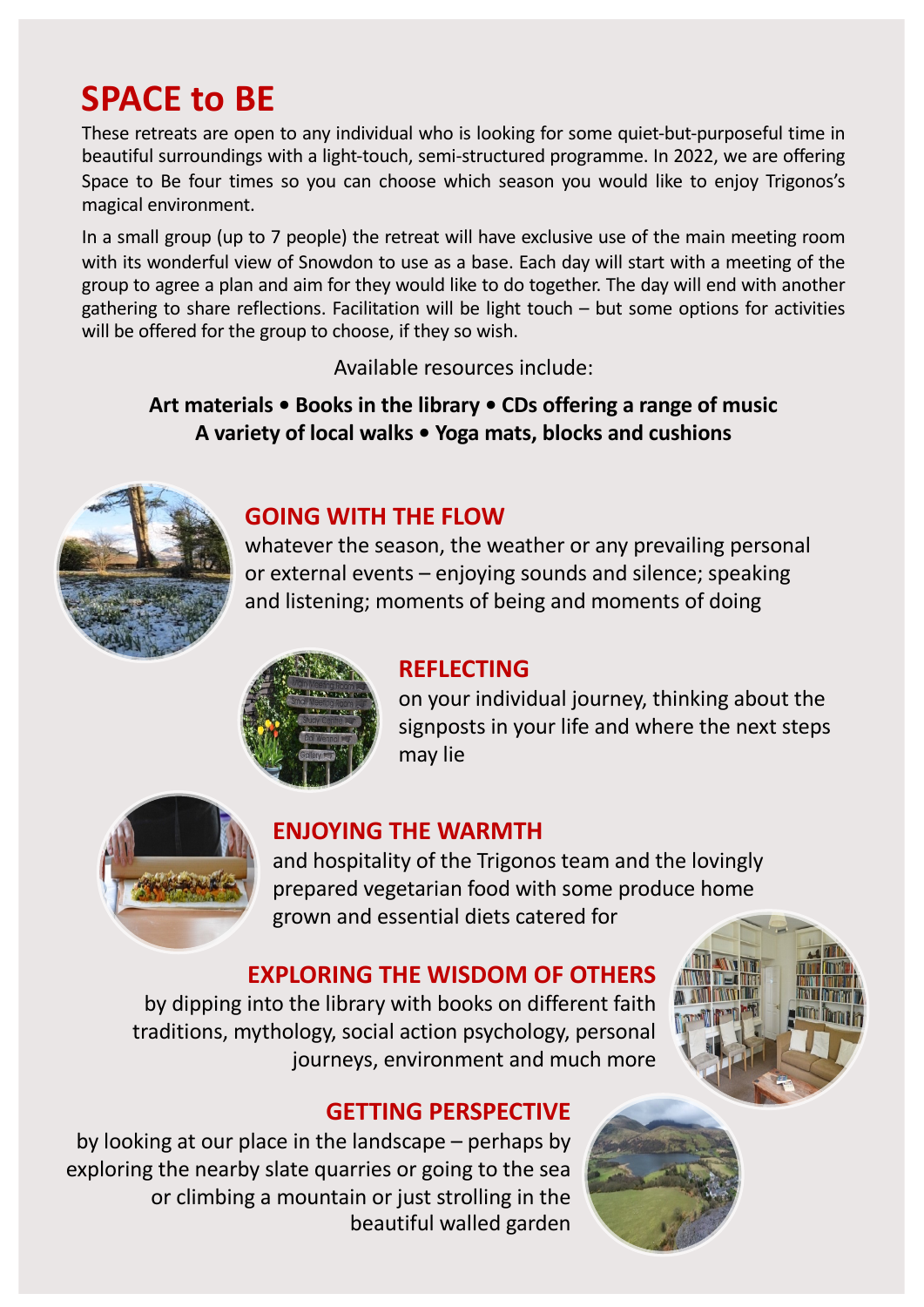#### **FACILITATOR**

The **Space to Be** retreats are facilitated by one of the Trigonos founders, Ros Tennyson. Ros has worked for 30+ years as a professional trainer / workshop facilitator for groups collaborating to ensure sustainable development across the globe. She has written a number of books and manuals on this topic and has a strong commitment to enabling individuals to find their place within a group.

#### **FIND OUT MORE…**

…about Ros from: **www.rostennyson.info** …about the Retreat fro[m ros@rostennyson.in](mailto:ros@rostennyson.info)fo

### **COSTS**

This is a residential programme and charges will depend on accommodation selected – full board for the duration of the course is included in the cost. Please see next page for details.

#### **BOOKING**

Enquiries about availability, bookings and payments to Trigonos: [info@trigonos.o](mailto:info@trigonos.org)rg +44 128 688 2388

**[www.trigonos.o](http://www.trigonos.org/)rg**

*"The facilitation was light yet attentive…I really enjoyed feeling I could be on my own knowing that I would be meeting up with the group later"*

*Feedback from a retreat participant*

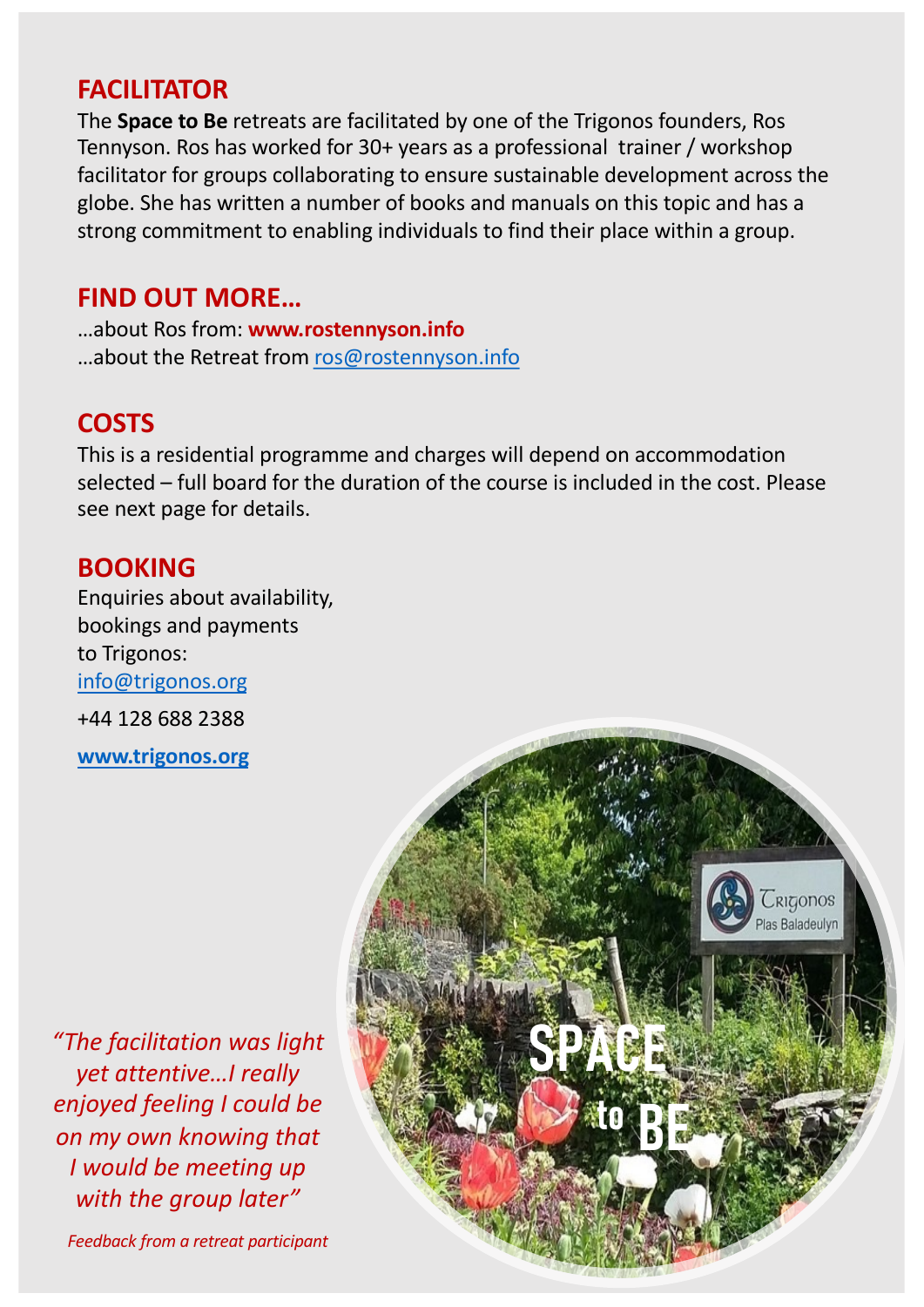#### Trigonos Courses - Booking Form

#### **Space to Be**

| Postcode |
|----------|
|          |
|          |

Please book me:

...... the following place(s) (Circle as appropriate):

- Single ensuite **£390**
- Single non-ensuite **£345**
- Non-residential place (including lunches & evening meals) **£190**

We will send you an invoice for the £100 deposit together with our bank details

If you wish to pay by debit or credit card, please send in your form and we will call you for your card details.

Bank transfers are preferred, but cheques are accepted and should be made payable to **TRIGONOS.**

The balance of the fee will be due 30 days before the course.

#### **Terms & Conditions:**

- Your place cannot be confirmed or held without the non-refundable deposit being paid
- Any cancellations within 30 days of the retreat, the full charge becomes payable to Trigonos
- We advise you to get insurance to cover you against any costs incurred if you have to cancel

We are keen to know how you heard about this course or if you have any suggestions of others who may be interested in receiving the course flier: